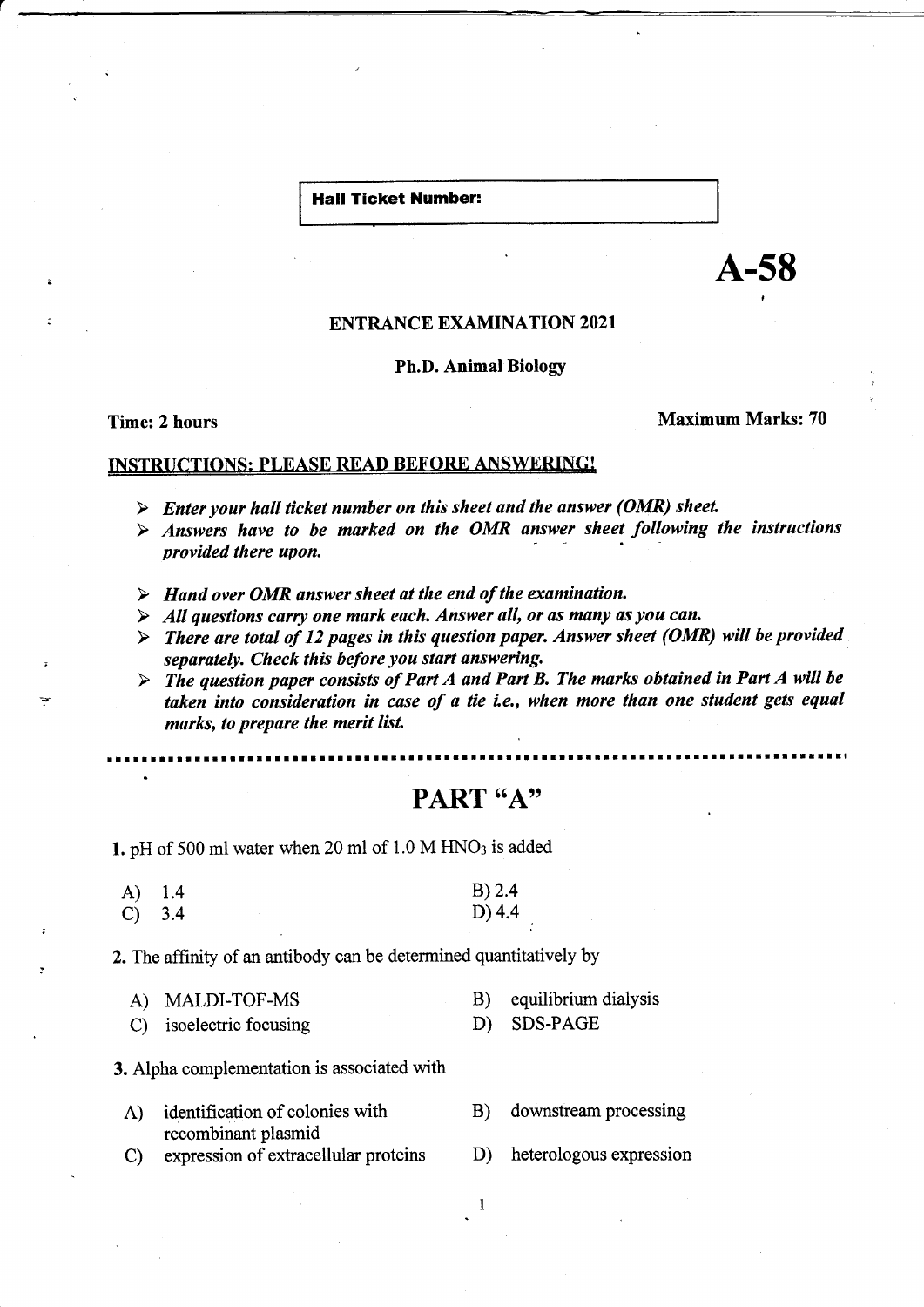4. The movement of a single cell that was marked with a reporter gene was required to be continually observed during development. This can be monitored by

|        | A) phase contrast microscopy | B) bright field microscopy |
|--------|------------------------------|----------------------------|
| $\sim$ |                              |                            |

C) atomic force microscopy B) fluorescence microscopy

5. Which one of the following methods is used to measure the quantitative levels of a given genespecific RNA?

| A) RNAse protection assay                                                                                                                                                                                                                                                                                          |  |  | B) DNAse foot printing |  |
|--------------------------------------------------------------------------------------------------------------------------------------------------------------------------------------------------------------------------------------------------------------------------------------------------------------------|--|--|------------------------|--|
| $\sqrt{N}$ $\sqrt{N}$ $\sqrt{N}$ $\sqrt{N}$ $\sqrt{N}$ $\sqrt{N}$ $\sqrt{N}$ $\sqrt{N}$ $\sqrt{N}$ $\sqrt{N}$ $\sqrt{N}$ $\sqrt{N}$ $\sqrt{N}$ $\sqrt{N}$ $\sqrt{N}$ $\sqrt{N}$ $\sqrt{N}$ $\sqrt{N}$ $\sqrt{N}$ $\sqrt{N}$ $\sqrt{N}$ $\sqrt{N}$ $\sqrt{N}$ $\sqrt{N}$ $\sqrt{N}$ $\sqrt{N}$ $\sqrt{N}$ $\sqrt{N$ |  |  |                        |  |

C) Northern blotting D) Southern blotting

6. The cell density in a 100 mm culture dish was  $2.7 \times 10^6$  cells/ml. The culture was diluted to l:27 ratio and 100 pl seeded per well into a 96 well plate. The final cell density per well is

| A) $1 \times 10^5$   | B) $1 \times 10^4$   |
|----------------------|----------------------|
| C) $2.7 \times 10^4$ | D) $2.7 \times 10^5$ |

7. Which one of the following methods finds the location of genes on a chromosome?

| A) Gene tracking  | B) Genome walking     |
|-------------------|-----------------------|
| C) Genome mapping | D) Chromosome walking |

8. Which one of the following radiolabeled nucleotide is used while labeling DNA following Nick translation procedures?

| A) Apha- $32P$ ATP | B) Gamma <sup>-32</sup> P ATP |
|--------------------|-------------------------------|
| C) Beta- $32P$ ATP | D) Beta- $35S$ ATP            |

9. Molar absorption coefficient of tyrosine is  $200M<sup>-1</sup>$  cm<sup>-1</sup> at 257 nm. At what concentration (g/L) this amino acid will exhibit an O.D. of 1.0 in a cuvette of 0.5 cm path length at 257 nm?

| $(A)$ 3.30 | $B)$ 1.65 |
|------------|-----------|
| C) 0.33    | $D)$ 0.17 |

10. Which one of the following methods is used to measure the rate of transcription of gene/s?

| A) Global Run ON sequencing (GRO-seq) | B) Northern Hybridization |
|---------------------------------------|---------------------------|
| $C)$ RNA-seq                          | D) DNase-seq              |

11. In rocket immunodiffusion, the length of the rocket is

- A) directly proportional to the amount B) inversely proportional to the amount of antibody of antioen of antibody<br>of antibody<br>c) directly proportional to the amount D) inversely proportional to the amount
- of antigen  $\frac{1}{2}$  of antibody of antibody
-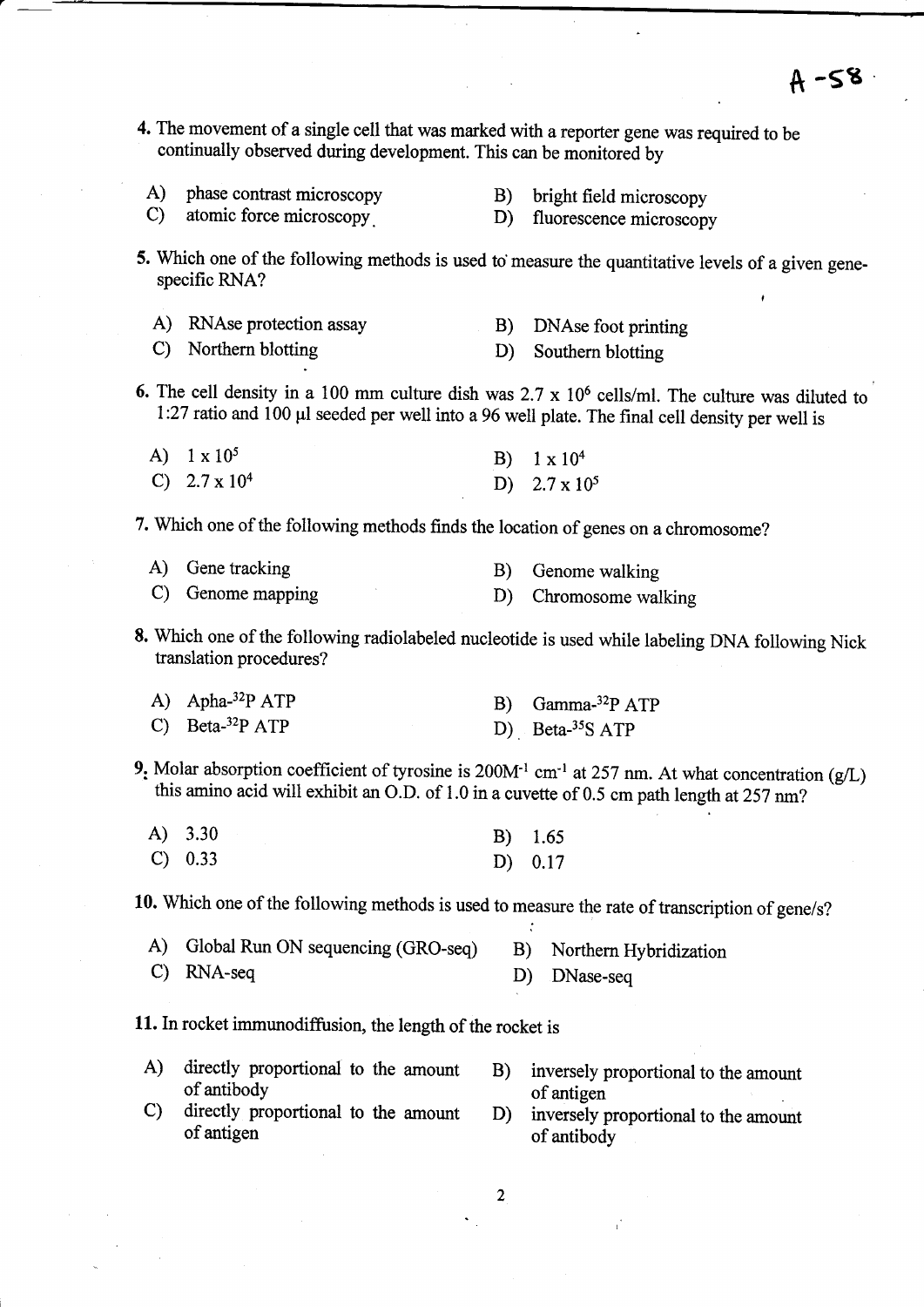- 12. In a Next Generation Sequencing data, if the phred quality score is 20, what is the base call accuracy?
	- A) 90% B) 99% A) 90% B) 99%<br>C) 99.90% D) 99.99%
- 13. Standard deviation is the square of

! .<br>. I

a

:

- A) Mean B) variance
- C) standaxd error D) mode
- 14. Which one of the following techniques will be most appropriate to separate dCTP from a mixture of dCDP, dCTP and dCMP?
	- A) Cation exchange chromatography B) Gel-filtration chromatography
- C) Anion exchange chromatography D) Hydrophobic interaction chromatography
- 15. One ml of a bacterial culture was added to 9 ml of dilution blank. One-tenth ml of this diluted culture was added to 9.9 ml of dilution blank. From this dilution,  $100 \mu l$  was plated on a solid culture medium in a petri dish. 220 colonies were observed. The bacterial count (CFU / ml) in the original culture would be
- A)  $4.4 \times 10^6$  B)  $4.4 \times 10^4$ <br>C)  $2.2 \times 10^6$  D)  $2.2 \times 10^4$ 
	- 16. A box contains 6 white puppies, 4 black puppies and 2 grey puppies. A puppy is taken out. What is the probability that it is either a black or grey puppy?

| $(A)$ 1/16 |  | $B)$ 1/4 |
|------------|--|----------|
| $C)$ 1/8   |  | D) $1/2$ |

17. A beam of light passes through I cm of a coloured solution. Eighty percent of the incident light is transmitted. If the incident light passes through 2 cm of the same solution, the percentage of transmittance will be

| $A)$ 60         | $B)$ 40 |  |
|-----------------|---------|--|
| $\mathbf{C}$ 80 | D) 70   |  |

18. Recombinant protein expressed with C-terminal His-tag is purified using

| A) GST-Sepharose    | B) Sephedex-G-50     |
|---------------------|----------------------|
| C) Nickel-Sepharose | D) Dextrin-Sepharose |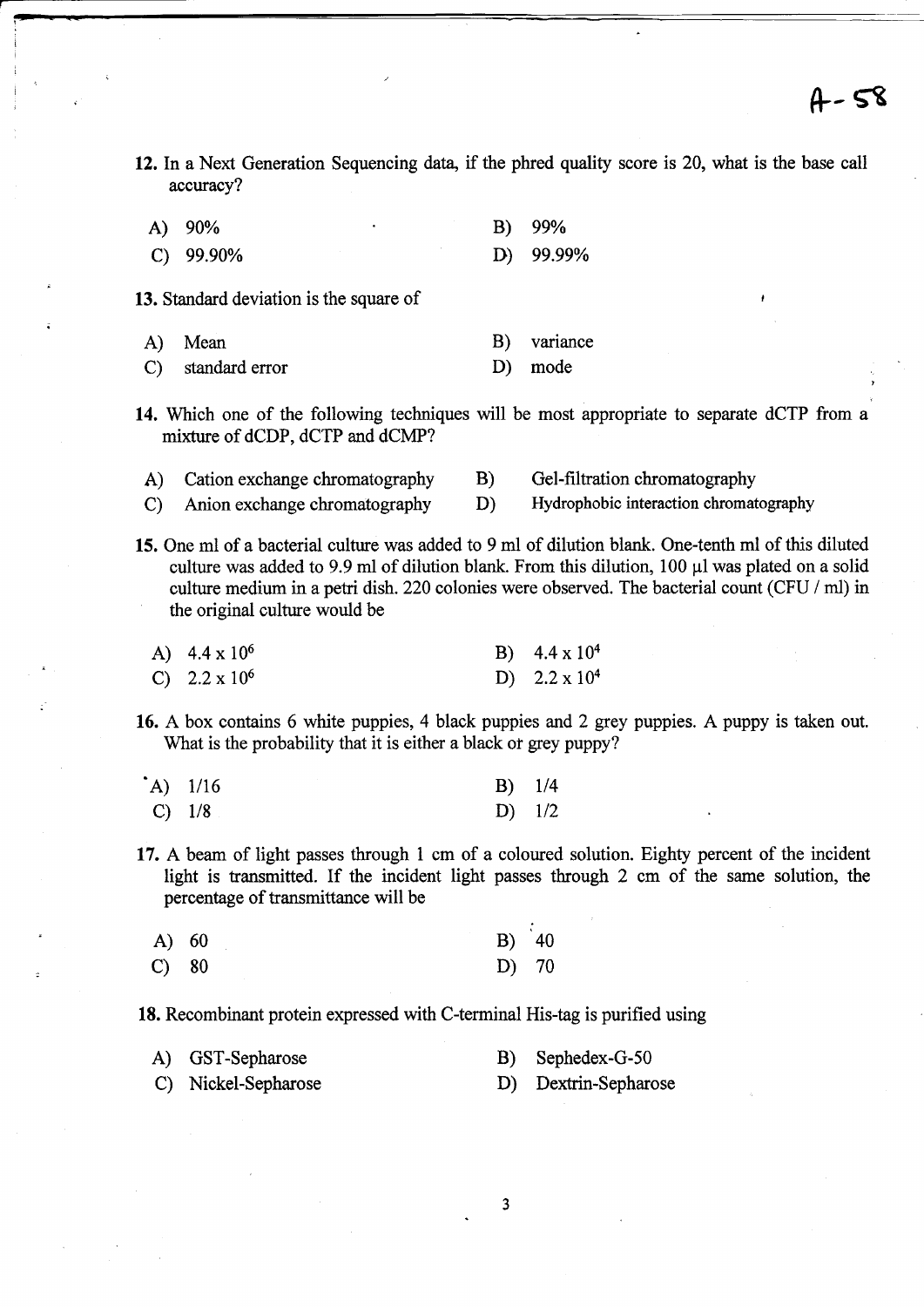19. Which region of the gene should be preferred for selection of unique target sequence to design a microarray Chip for whole genome expression analysis of a eukaryotic system?

|               | A) Any region of the coding DNA<br>sequences                                 | B) | 5' region of the coding DNA<br>sequences                                                                                                                                                                                             |
|---------------|------------------------------------------------------------------------------|----|--------------------------------------------------------------------------------------------------------------------------------------------------------------------------------------------------------------------------------------|
| $\mathbf{C}$  | 3' region of the coding DNA<br>sequences and 3' untranslated region          |    | D) Any region of intron only                                                                                                                                                                                                         |
|               | 20. R-loop mapping is associated with mapping of                             |    |                                                                                                                                                                                                                                      |
| A)            | exons in a gene                                                              | B) | translation start site                                                                                                                                                                                                               |
| $\mathcal{C}$ | transcription start site                                                     |    | D) small RNA binding sites                                                                                                                                                                                                           |
|               | gradient. Identify the correct order of elution.<br>A) R, H, F<br>$C)$ H, FR |    | 21. A mixture of Arginine $(R)$ , Phenylalanine $(F)$ and Histidine $(H)$ was fractionated using cation<br>exchange chromatography at neutral pH. The amino acids were eluted with an increasing salt<br>$B)$ F, H, R<br>D) R, F, H. |
|               | amino groups are 2.0 and 9.0 respectively, the pI of lysine is closest to    |    | 22. In Lysine, the pKa of the side chain is about 10.5. Assuming that the pKa of carboxyl and                                                                                                                                        |
| $(A)$ 5.5     |                                                                              | B) | 6.2                                                                                                                                                                                                                                  |
|               | $C)$ 7.4                                                                     | D) | 9.8                                                                                                                                                                                                                                  |
|               | 23. In MacConkey's agar broth,                                               |    | inhibits the growth of Gram-positive bacteria.                                                                                                                                                                                       |

| A) Tryptone   | B) peptone    |
|---------------|---------------|
| C) Tryptophan | D) bile salts |

- 24. Rabbit IgG was treated with the Papain enzyme. The Fab and Fc fragments obtained after proteolytic digestion were immunized in goat separately. The sera samples were collected after 48 days following immunization. The anti-sera were used for probing the H and L chains. Which one of the following statements is correct?
	- A) The antibody to the Fab fragment B) The antibody to the Fc fragment reacts reacts only to the H chain reacts only to the L chain<br>The antibody to the Fab fragment D) The antibody to the Fab fragment could
- - C) The antibody to the Fab fragment D) reacts only to the H chain
- react to both the H and L chain
- 25. A researcher would like to estimate the level of a cytokine in a cell culture supernatant. Which one of the following techniques would be MOST suited for this purpose?
	-
	- A) Fluorescence in situ hybridization B) Enzyme linked immunosorbent assay
	- C) Fluorescence activated cell sorting D) Immuno-fluorescence microscopy
- - 4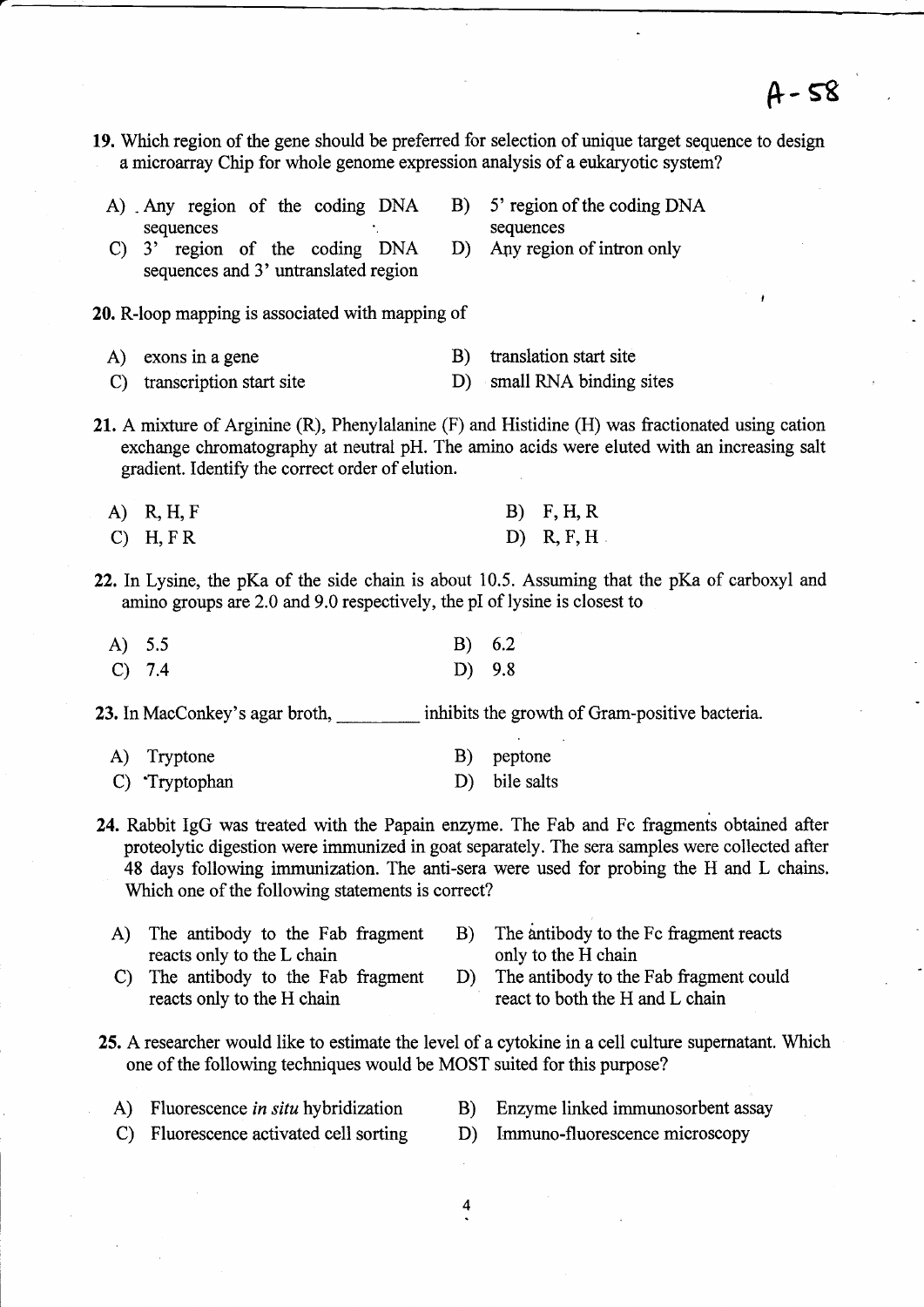$A - 58$ 26. During counter-immunoelectrophoresis, A) antigen and antibody migrate B) antibody will migrate towards anode opposite to each other C) antibody will migrate towards D) antibody and antigen migrate parallel<br>to each other to each other 27. Glucokinase catalyzes the first reaction of glycolysis in liver and converts glucose into glucose-6-phosphate. The Kcat of Glucokinase is 600 per second. When the total enzyme (Et)  $\overline{\text{concentration}}$  is 20 nanomoles and substrate concentration is 40 nanomoles, the reaction velocity  $(V_0)$  is 9.6 micromole / sec. The Km for the substrate in this reaction is 28. Light of a specific wavelength in a spectrophotometer is generated by A) 20 micromoles C) 10 micromoles A) UV lamp C) while light lamp A) Threshold C) Gate B) 15 micromoles D) 5 micromoles B) monochromator D) beam divider B) Cytoplasm D) extracellular matrix is bubbled at cathode. B). Hydrogen D) Chlorine B)  $I, M, V, C$  ( +,-,+,+) D) I,M,V,C  $(+,-,+,-)$ B) compensation D) Voltage 29. Biomaterials placed in the body are expected to mimic the functions of A) transmembrane proteins C) cell organelles 30. In an oxygen-hydrogen cell, A) Oxygen C) Nitrogen 31.In Gram's staining, the correct order of addition of reagents is: A) Crystal violet, alcohol, iodine, safranin B) Crystal violet, iodine, alcohol, safranin C) Crystal violet safranin alcohol, iodine D) Iodine, crystal violet, alcohol, safranin C) Crystal violet, safranin, alcohol, iodine 32. Indole (I), methylene (M), Voges-Proskauer (V), and citrate (C) are tested to detect enteric bacteria. Which one of the following test result is positive for  $E.$  coli? A) I,M,V,C  $(+, +, -, -)$ C) I, M, V, C ( $-,-,+,$ 33. During flow cytometry analysis what has to be adjusted to ensure that fluorescence from one channel would not spill over into the other channel/s?

5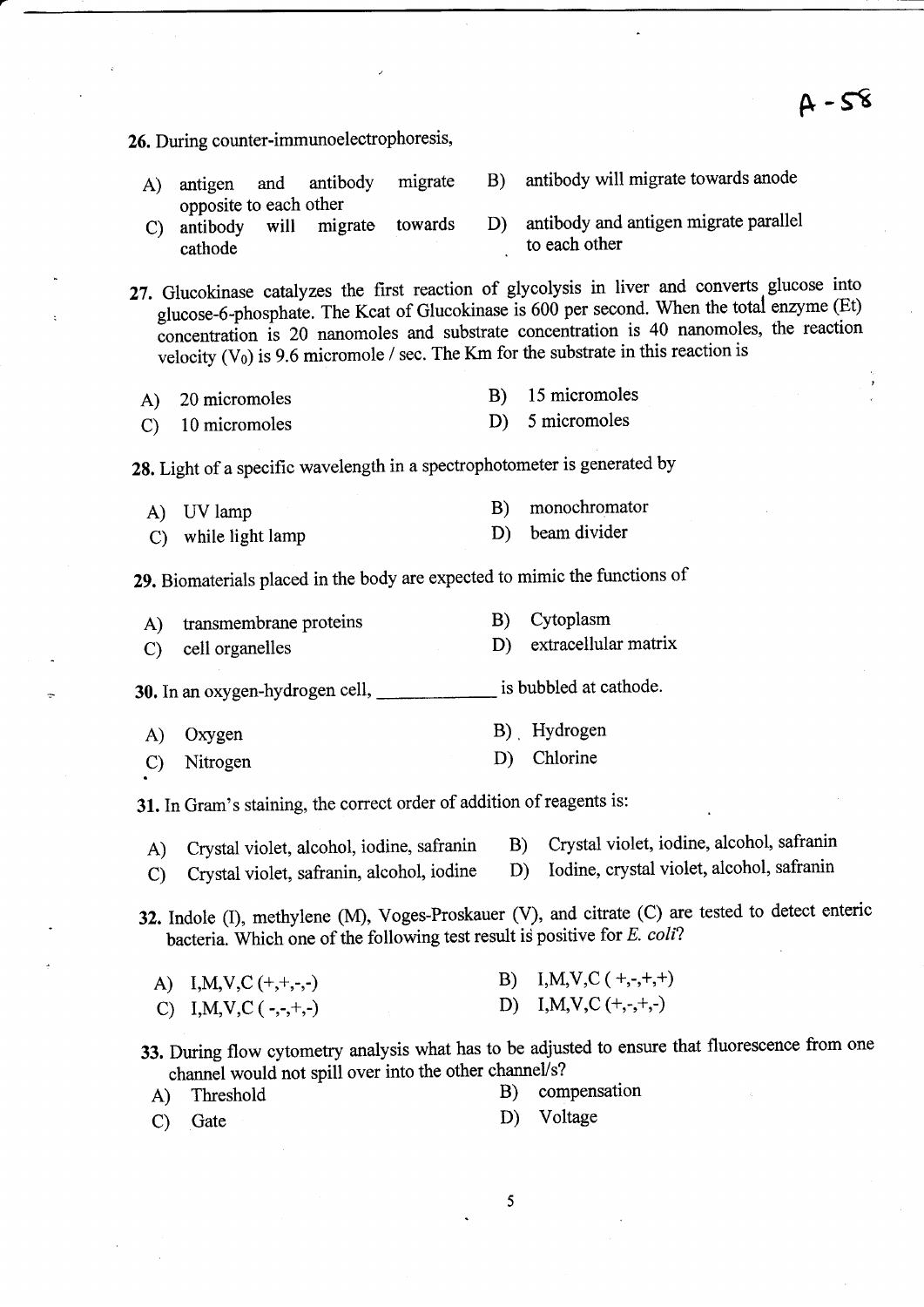**34.** Eosinate of methylene blue is  $a(n)$ dye.

- A) acidic B) basic
- 

C) neutral D) Oxazine

35. Synthetic Promoter Ptac is used while constructing expression vectors. The Ptac is different from Plac promoter as it doesn't contain

- A) a cAMP-CRP binding motif B) an attenuator sequence
- C) an operator site D) a lactose binding motif
- -

## PART "B"

36. Which one of the following gene clusters do not contribute to the antigen recognition?

- A) VL (variable light chain) B) VH (variable region of heavy chain
- C) CL (Constant region of light chain) D) D (Diversity region of heavy chain)

37. Which one of the following inhibits transcription elongation?

- A) Rifamycin B) Chloramphenicol
- C) Ampicillin D) Tetracycline

38. Which one of the following Sars-Cov-2 virus antigens offers a potential target for neutralizing antibody?

| A) Spike protein         | <b>B</b> ) U3 |            |
|--------------------------|---------------|------------|
| C) Reverse transcriptase |               | D) TMPRSS2 |

- 39. Which one of the following restriction enzymes contains both restriction and methylase activity on the same subunit?
	- A) EcoB1 B) EcoRV
	- C) EcoRI D) HindIII
- 40. A homeotic mutation is one in which
	- transcribed by the mother<br>C programmed cell death occurs
	-
	- A) some proteins are made from mRNA B) one cell type follows the developmental transcribed by the mother path of another
		- D) gene activity depends upon whether the gene is of maternal or paternal origin
		- 6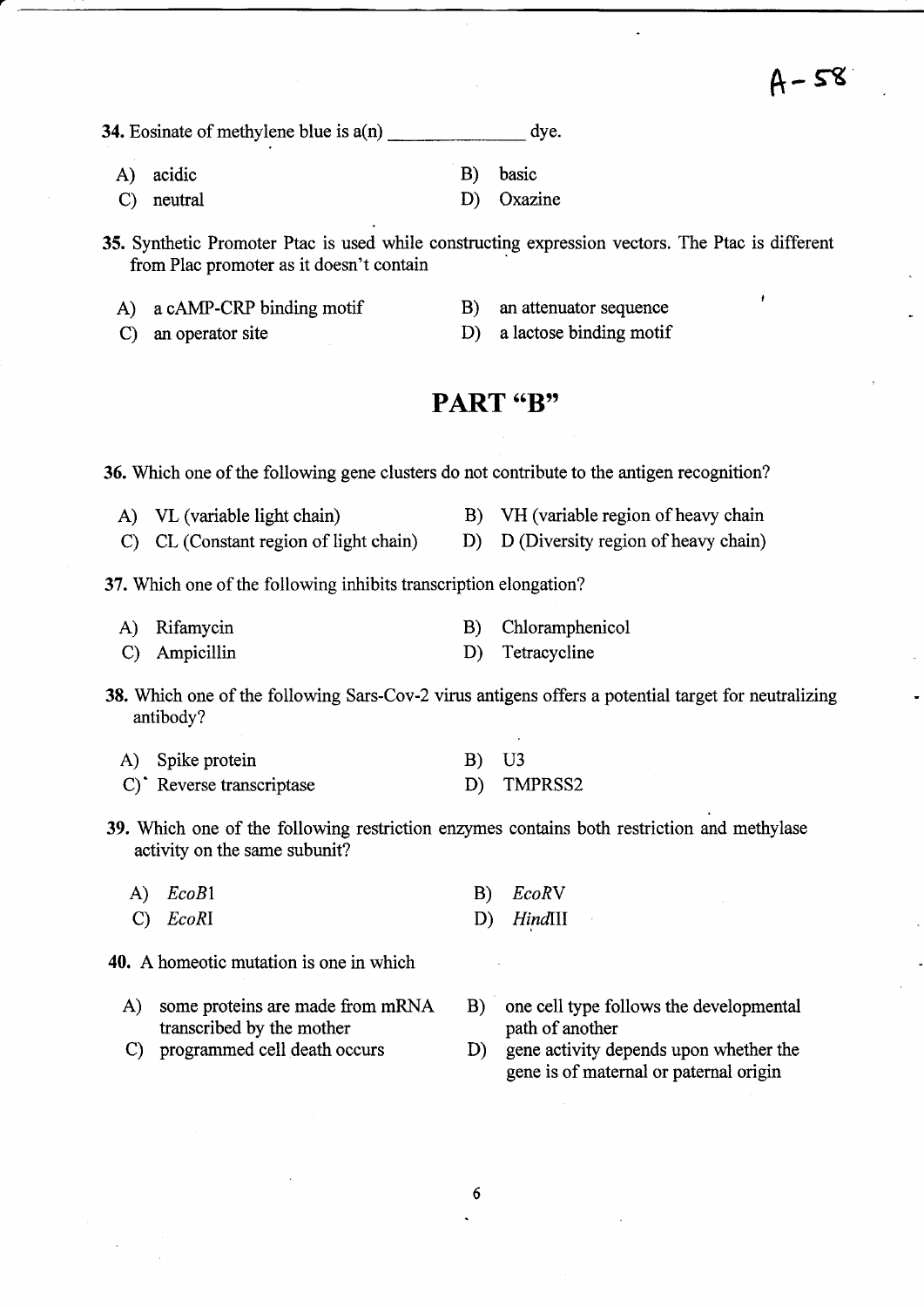# A-58

41. Embryonic stem cells are subsequently, whereas adult stem cells are A) multipotent; totipotent B) unipotent; totipotent C) pluripotent; unipotent D) pluripotent; multipotent 42. During sea urchin development, if blastomeres are separated at 4 cell embryo and allowed to develop, they will A) not develop, as they separated from B) develop aberrantly, as nuclear determinants other blastomeres are distributed among blastomeres other blastomeres are distributed among blastomeres<br>
C develop in a mosaic pattern D develop normally, since each blast develop normally, since each blastomere can regulate its own development 43. A collar of tissue that usually surrounds the infundibular stalk or infundibulum is A) Pars nervosa B) Pars tuberalis C) Pars distalis D) Pars intermedia 44. A plant of the genotype AaBb is self-crossed. The two genes are linked and are 50 map units apart. What proportion of the progeny will have the genotype aabb? A)  $1/2$  B)  $1/4$ c)  $1/8$  D)  $1/16$ 

45. Bacterial toxins and their effects are provided in column A and column B, respectively.

#### Column A (Toxin) Column B (Effect)

|-

| 1. Botulism toxin    | (a) Rigid paralysis            |
|----------------------|--------------------------------|
| 2. Diphtheria toxin  | (b) Membrane lysis             |
| 3. Perfringens toxin | (c) Flaccid paralysis          |
| 4. Tetanus toxin     | (d) Inhibits protein synthesis |
|                      |                                |

Identify the correct set of column A versus column B match.

| A) 1 (c), 2 (d), 3 (b), 4 (a) | B) 1 (d), 2 (b), 3 (a), 4 (c) |
|-------------------------------|-------------------------------|
| C) 1 (b), 2 (a), 3 (c), 4 (d) | D) 1 (d), 2 (c), 3 (b), 4 (a) |

46. Inactivated whole virus is used as a source of vaccine in all except

| A) Polio | B) Rabies |  |
|----------|-----------|--|
|          |           |  |

| C) Hepatitis A | D) Hepatitis B |
|----------------|----------------|
|                |                |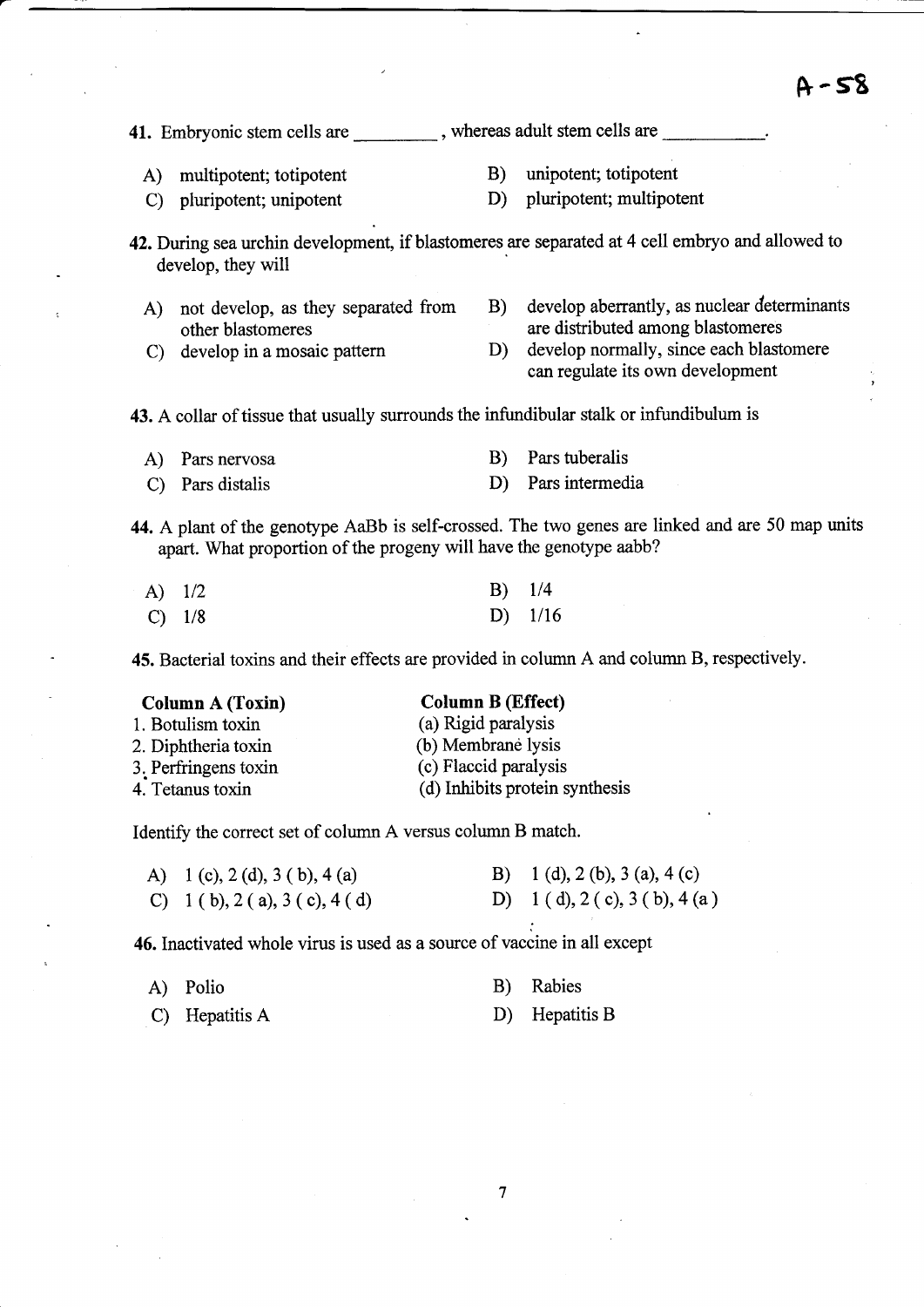47. ln human liver, the initial step in the utilization of fructose is its phosphorylation to fructose l-phosphate. This is followed by

| A)                 | phosphorylation to fructose 1,6-<br>biphosphate                            | B)           | cleavage of fructose 1-phosphate to<br>form glyceraldehyde and<br>dihydroxyacetone phosphate       |
|--------------------|----------------------------------------------------------------------------|--------------|----------------------------------------------------------------------------------------------------|
| $\mathcal{C}$      | conversion to fructose 6-phosphate                                         | D)           | isomerization to glucose 1-phosphate                                                               |
|                    | 48. Which one of the following is a non-organ-specific autoimmune disease? |              |                                                                                                    |
| A)<br>$\mathbf{C}$ | Hashimoto's thyroiditis<br>Systemic lupus erythematosus                    | B)<br>D)     | Insulin-dependent Diabetes mellitus<br>Di George syndrome                                          |
|                    | 49. The 'mid-blastula transition' is a stage in animal development when,   |              |                                                                                                    |
| $\bf{A}$           | translation of maternal mRNA is<br>initiated                               | B)           | transcription of zygotic genes begins                                                              |
| $\mathbf{C}$       | blastocoel formation occurs                                                |              | D) cell determination is completed                                                                 |
|                    | dihydrotestosterone than testosterone in primates?                         |              | 50. Which one of the following tissue / glands has high levels of the potent androgen,             |
| A)                 | <b>Testis</b>                                                              | B)           | Vas deferens                                                                                       |
| $\mathbf{C}$       | Prostate                                                                   | D)           | <b>Seminal Vesicle</b>                                                                             |
|                    | statements is correct?                                                     |              | 51. A normal adult is placed on a diet deficient only in phenylalanine. Which one of the following |
| A)                 | Protein synthesis continues normally                                       |              | B) Phenylalanine is a non-essential<br>amino acid                                                  |
|                    | $C$ ). Dhomylolonino is found fuero                                        | $\mathbf{D}$ | in the second composited in the first                                                              |

- alanine and benzoic acid and no acid metabolic changes are observed
- C) Phenylalanine is formed from D) Tyrosine becomes an essential amino

52. Which of the following are most effective in destroying intracellular pathogens?

- A) Thelper cells B) B cells
- 
- 
- C) Mast cells D) T cytolytic cells
- 53. Cold sores are caused by
	- A) Human herpes virus 8 B) Human herpes virus 6
	- C) Herpes simplex virus 1 D) Herpes simplex virus 2
- -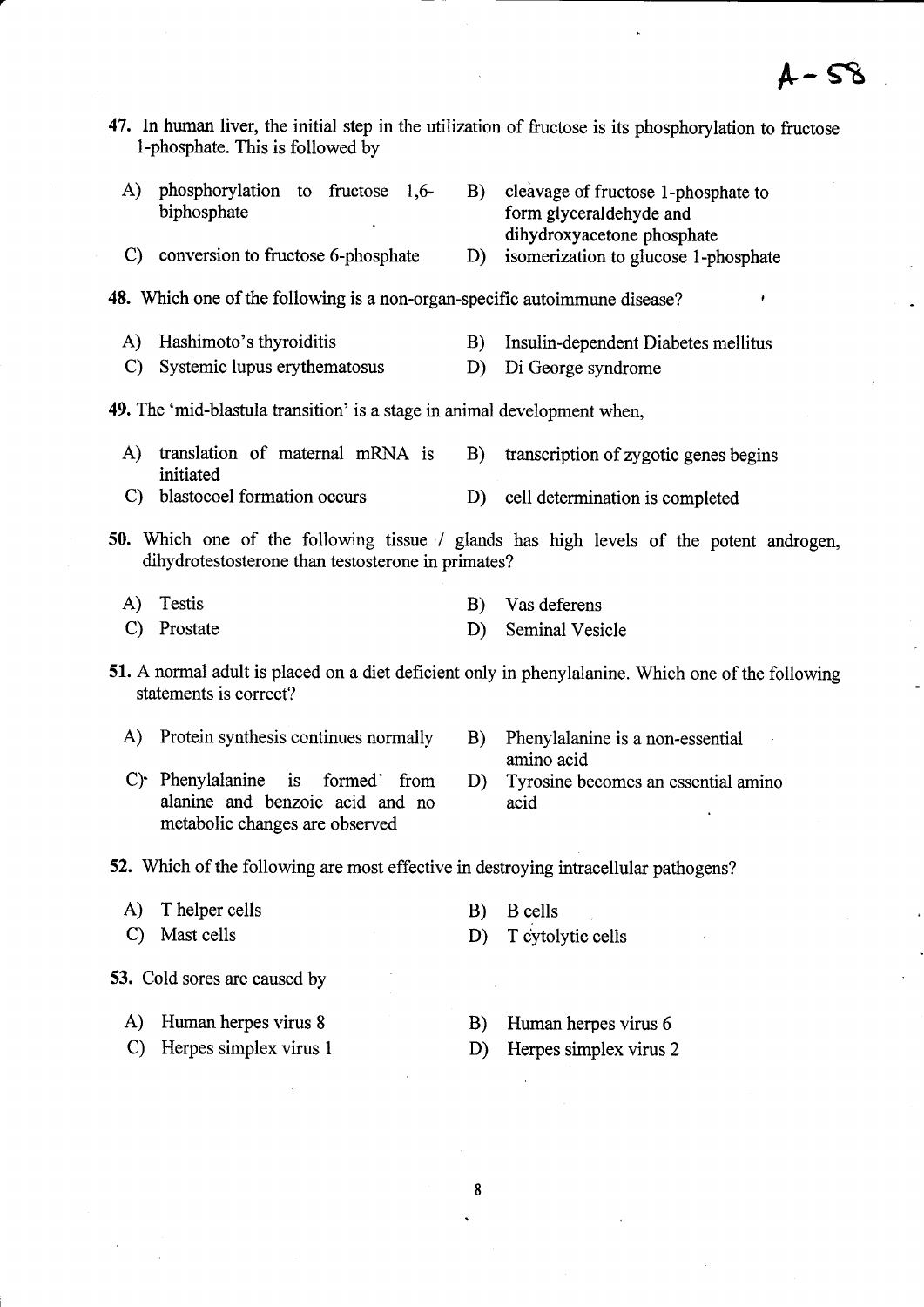54. Which of the following mRNA contains attenuator sequence at the 5' UTR?

A) trp operon B) ara operon

C) nif operon D) lac operon

55. The lipid moieties and peripheral membrane proteins are given in column A and column B, respectively.

| Column A                  | <b>Column B</b>       |
|---------------------------|-----------------------|
| 1. Isoprenoid tails       | $(i)$ Thy 1           |
| 2. Myristovl tails        | (ii) $\beta$ -catenin |
| 3. Transmembrane cadherin | (iii) Ras             |
| 4. GPI tails              | (iv) Src peptide      |

Identify the correct set of column A versus column B match.

| A) $1-(iv)$ , 2- (iii), 3-(i), 4 (ii) | B) 1-(iii), 2-(iv), 3-(ii), 4 (i)  |
|---------------------------------------|------------------------------------|
| C) 1-(ii), 2- (i), 3-(iv), 4 (iii)    | D) 1-(iv), 2- (i), 3-(iii), 4 (ii) |

56. Which one of the following anterior morphogens is critical for establishing anterio-posterior polarity during Drosophila embryonic development is

| A) Nanos  | B) Torso   |
|-----------|------------|
| C) Bicoid | D) Torpedo |

57. Which of the following statement/s holds true for "Poised genes" in embryonic stem cells? I. Transcriptionally active

II. RNA Pol II binding to promoters

- III. Contain H3K4me3 and H3K27me3 modifications
- IV. Highly condensed chromatin

| A) I and II     | $B)$ II and IV  |
|-----------------|-----------------|
| $C)$ III and IV | $D)$ II and III |

58. Which one of the following does not utilize phosphatidyl inositol lipid for signaling in <sup>a</sup> physiological response?

| A) Vasopressin                  | B) Acetyl choline |
|---------------------------------|-------------------|
| C) Follicle stimulating hormone | D) Adrenaline     |

59. Migration of cancerous cells from the site of origin to other parts of the body forming secondary tumors is referred to as

| A) epithelial mesenchymal transition | B) metastasis |
|--------------------------------------|---------------|
|                                      |               |

- C) Proliferation D) invasion
	- 9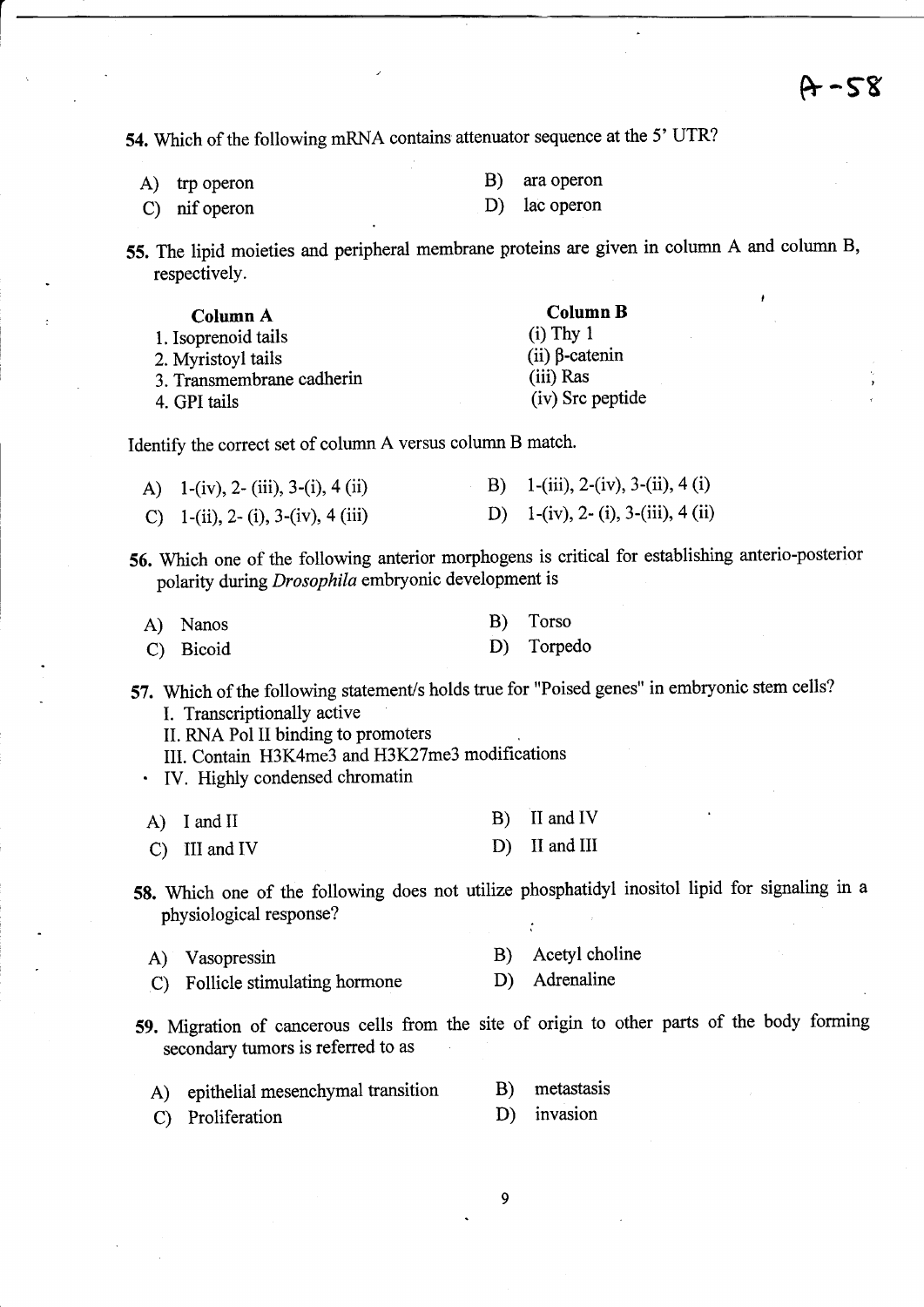- 60. Androgen insensitivity syndrome is caused by mutation of AR gene in \_\_ chromosome of humans.
	- A) X B) Y c) 2t D) 1l
- 61. Inactivation of  $Ca^{2+}$  channel is mediated by one of the following family members of trimeric G-proteins.
	- A) Gs B) Gt  $\begin{array}{ccc} \text{C)} & \text{Go} \\ \text{C)} & \text{Go} \end{array}$  D) Gj
- 62. <u>refers to the process of glycogen synthesis and</u> refers to the process of glycogen breakdown. refers to process of glucose to pyruvate production.

| A) Glycogenolysis,                                | glycolysis,     | B) | Glycogenolysis, glycogenesis,                             |
|---------------------------------------------------|-----------------|----|-----------------------------------------------------------|
| Gluconeogenesis<br>C) Glycolysis,<br>Glycogenesis | glycogenolysis, |    | Glycolysis<br>Glycogenesis, glycogenolysis,<br>Glycolysis |

63. BRCA-2 protein is involved in repairing damaged DNA. Its loss of function affects

- A) mismatch repair B) nucleotide excision repair
- C) repair by homologous recombination D) DNA interstrand cross repair

64. Consider the following statements for spermatogenesis

- I. Maternal and paternal chromosomes present in spermatogonial cells.
- II. Metaphase I stage chromosomes loose parentality.
- III. Sperm retains haploid set of maternal or paternal chromosomes.

IV. Sperm retains haploid set of chromosomes of mixed parental origin.

Which of the above statements are incorrect?

| A) I, III and IV            | B) II, III and IV |
|-----------------------------|-------------------|
| $\mathcal{C}$ I, II and III | $D)$ I, II and IV |

- 65. A botanist is accidentally exposed to a neuotoxin that interferes with tubuin dynamics. What effect would you expect at cellular level within the first few minutes of exposure?
	- A) Re-uptake of neurotransmitters B) Generation of axon potential
	- C) Movement of  $K^+$  ions across the D) Transport of materials along the axons cellular membrane

66. Major structures of integumentry system of primates are

- A) trachea, nose and mouth B) eyes, bones and joints
	-
- c) skin, nails and hair D) brain, sense organs and oesophagus
-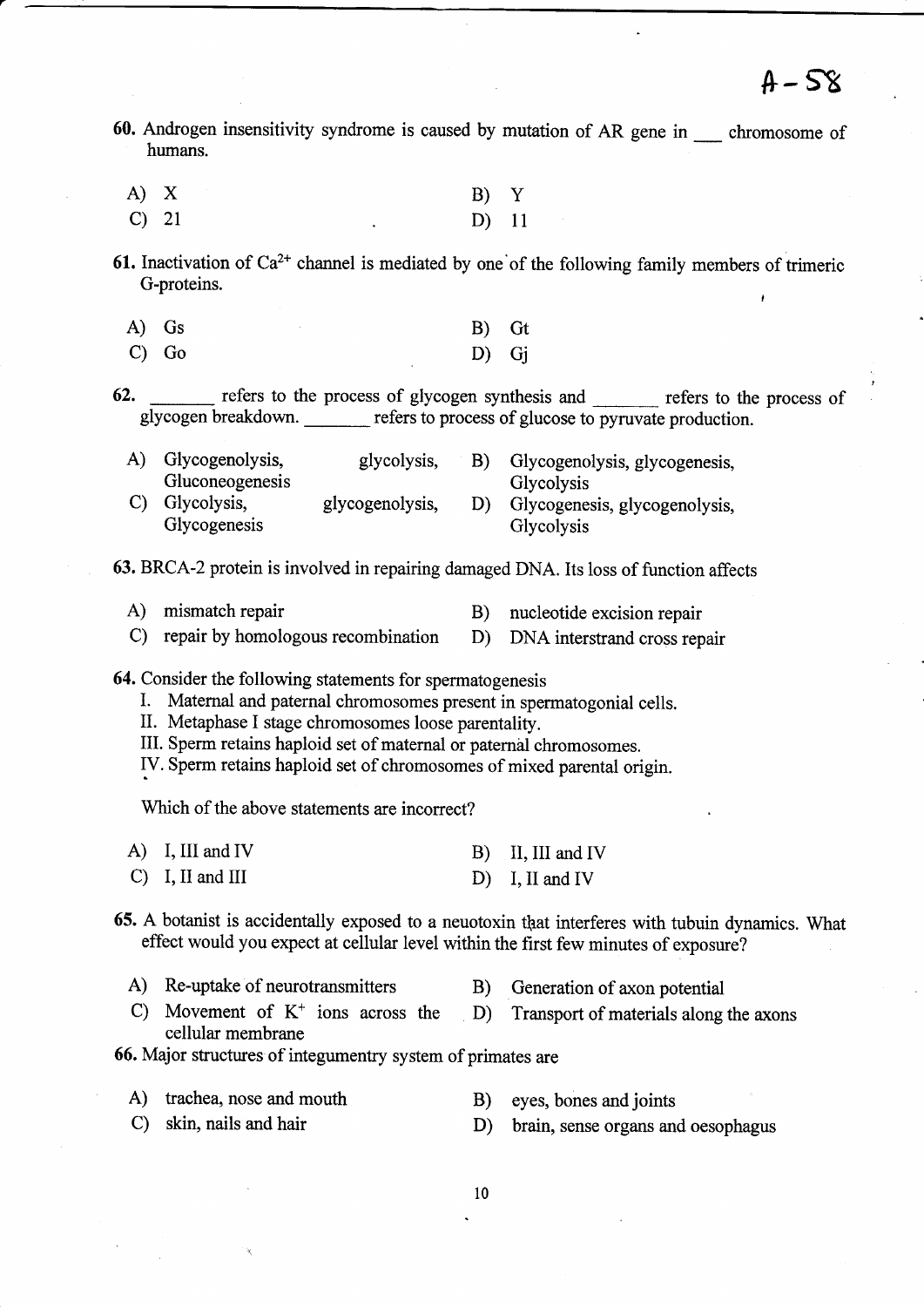- 58

67.lnthe left hemisphere, Broca's area is related to

- 
- C) impulses received from eyes D) reasoning and learning

A) speech B) smell sensation

68. Which one of the following trace minerals is essentially required for thyroid hormone production in addition to iodine?

> B) Selenium D) Fluoride

- A) Copper
- C) Manganese
- 69. Quantal transmission is
	- A) the release of neurotransmitter in discrete packets
	- C) an incremental effect of pre-synpatic inhibition
- B) the transmission from non-spiking neurons only
- D) the transmission at neuromuscular junction only
- 70. A researcher treated cancer cells with an anticancer drug and performed Western blot analysis. Which one of the following blots is the best representation of untreated control (C) and treated samples (T) in the respective order?



For rough work